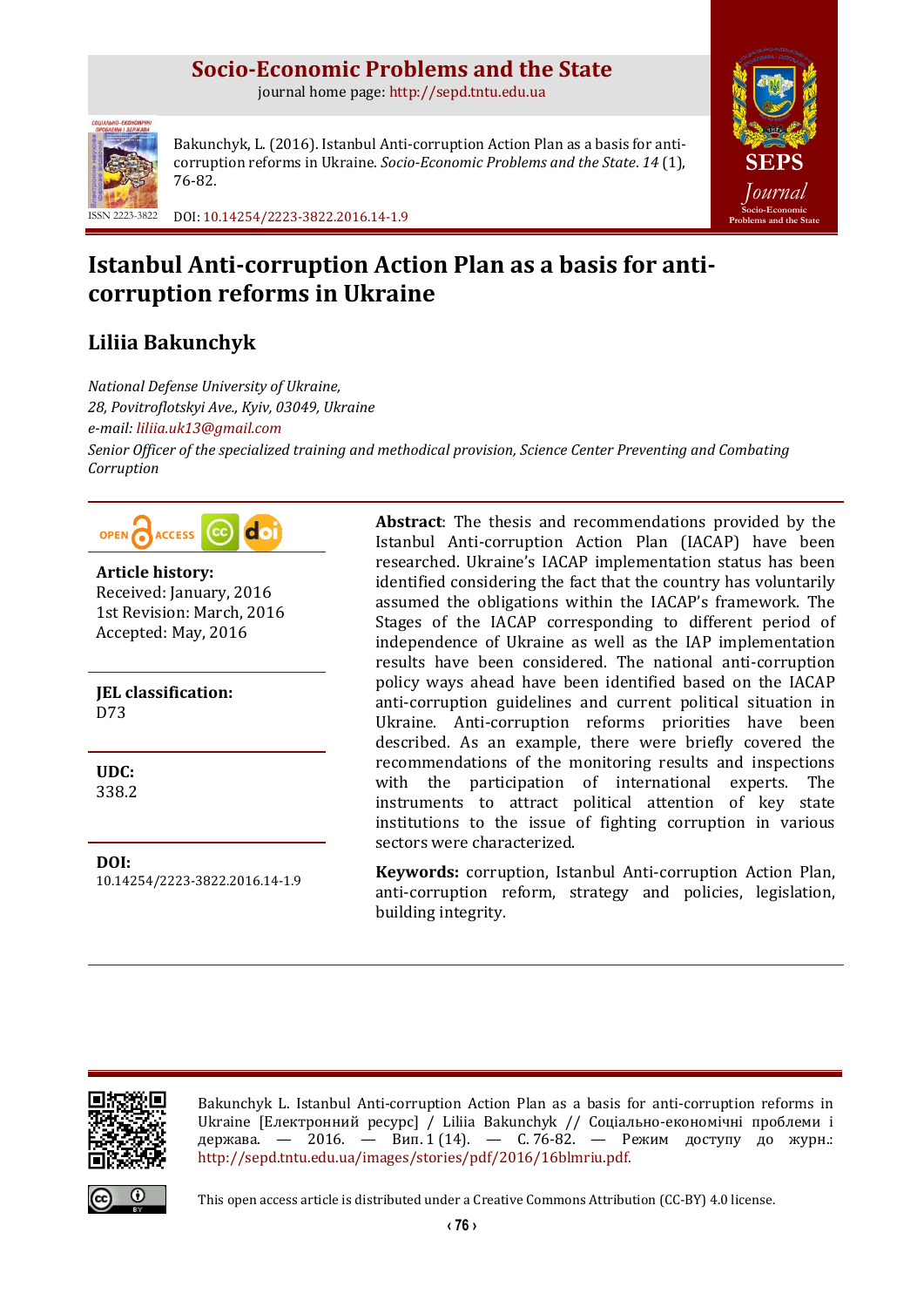# **1. Introduction. The definition of the problem**

In 1998 in Istanbul (Turkey), in the framework of the regional program "Combating Corruption in Transition Economies, which is implemented under the auspices of the international Organization for Economic Cooperation and Development (OECD) and the US Agency for International Development (USAID), some states' governments, public non-governmental and international created the program called "The Anti-Corruption network for Eastern Europe and Central Asia" [1].

The main task of the Anti-Corruption Network (ACN) is to provide advisory assistance to member states as far as the issue of fighting corruption is concerned in order to bring national economies to a higher level and achieve prosperity of the countries. The ACN is a combination of implementing and restructuring measures and processes organized at the highest government levels in the participating member states.

According to the results of ACNs' analyzes, the problem of corruption is particularly prevalent in post-Soviet countries [1, p. 3]. That's why in 2003 under the "Anti-Corruption Network", a "Global Sub-regional Initiative" was launched for localization and combating corruption in post-Soviet states. Thus, on September 10, 2003 during the regular session of the ACN (Istanbul, Turkey) the heads of eight states (Armenia, Azerbaijan, Georgia, Kazakhstan, Kyrgyzstan, Russia, Tajikistan and Ukraine) signed the "[Istanbul Anti-corruption Action](http://www.oecd.org/corruption/acn/istanbulactionplancountryreports.htm)  [Plan](http://www.oecd.org/corruption/acn/istanbulactionplancountryreports.htm)" (IACAP/Action Plan).

The Action Plan is based on the voluntary will of the member states and is aimed at launching active processes of national economies development by the means of overcoming the destructive force of corruption first of all in government and law enforcement structures.

The purpose of the article is to research the recommendations of the [Istanbul Anti-corruption Action Plan](http://www.oecd.org/corruption/acn/istanbulactionplancountryreports.htm) as a basis for anti-corruption reforms in Ukraine.

### **2. Research status**

The issue of fighting corruption in Ukraine has been given attention by such national scientists as M. Myhnenko, M. Marchuk, M. Mudrov, M. Karmazina, Y. Kashuba, O. Markyeyeva, M. Melnyk, M. Myhalchenko, O. Myhalchenko, Y. Nevmerzhytskyy.

## **3. Main material of the article**

The IACAP is a major sub-regional initiative that is focused on those former Soviet Union countries which had not been involved in other sub-regional programs. The history of the former Soviet Union countries joining the Action Plan had the following trend. Thus, Armenia, Azerbaijan, Georgia, Russia, Tajikistan and Ukraine joined this initiative during the ACN meeting in Istanbul, Turkey in September 2003. Kyrgyzstan joined the Action Plan in October 2003, and Kazakhstan – in December 2004.

It should be clearly pointed out that participation in any sub-regional initiatives including Istanbul Anti-Corruption Action Plan is carried out on a voluntary basis only.

Basically, by joining the Istanbul Anti-Corruption Action Plan Ukraine has taken certain responsibilities. These responsibilities were: a) to develop effective and transparent public service systems; b) to build integrity in business relations; c) support active public participation in the reform of state structures and agencies of Ukraine [2].

The idea of the IACAP is based on 3 main principles, i.e.

1. The development of effective and transparent public service;

2. Intensifying the fight against bribery and integrity building in business;

3. Support public's active participation in reforms.

Each of these principles contains a comprehensive approach to combating corruption and outlines the scope and areas for the State's anti-corruption policy reform to achieve the main goal. The essence of the principles can be described as follows:

Principle 1: The development of effective and transparent public service;

Principle 2: Intensifying the fight against bribery and integrity building in business;

Principle 3: Support public's active participation in reforms.

Each of these principles envisages a comprehensive approach to fighting against corruption, points out the areas of applicability and directions for reforming state policy for the sake of achieving the main goal. The main idea of these principles may be described as follows:

Principle 1: The development of effective and transparent public service:

a) Integrity in public service; b) Accountability and transparency.

Principle 2: Intensifying the fight against bribery and integrity building in business:

a) effective prevention, investigation and prosecution; b) corporate responsibility and accountability.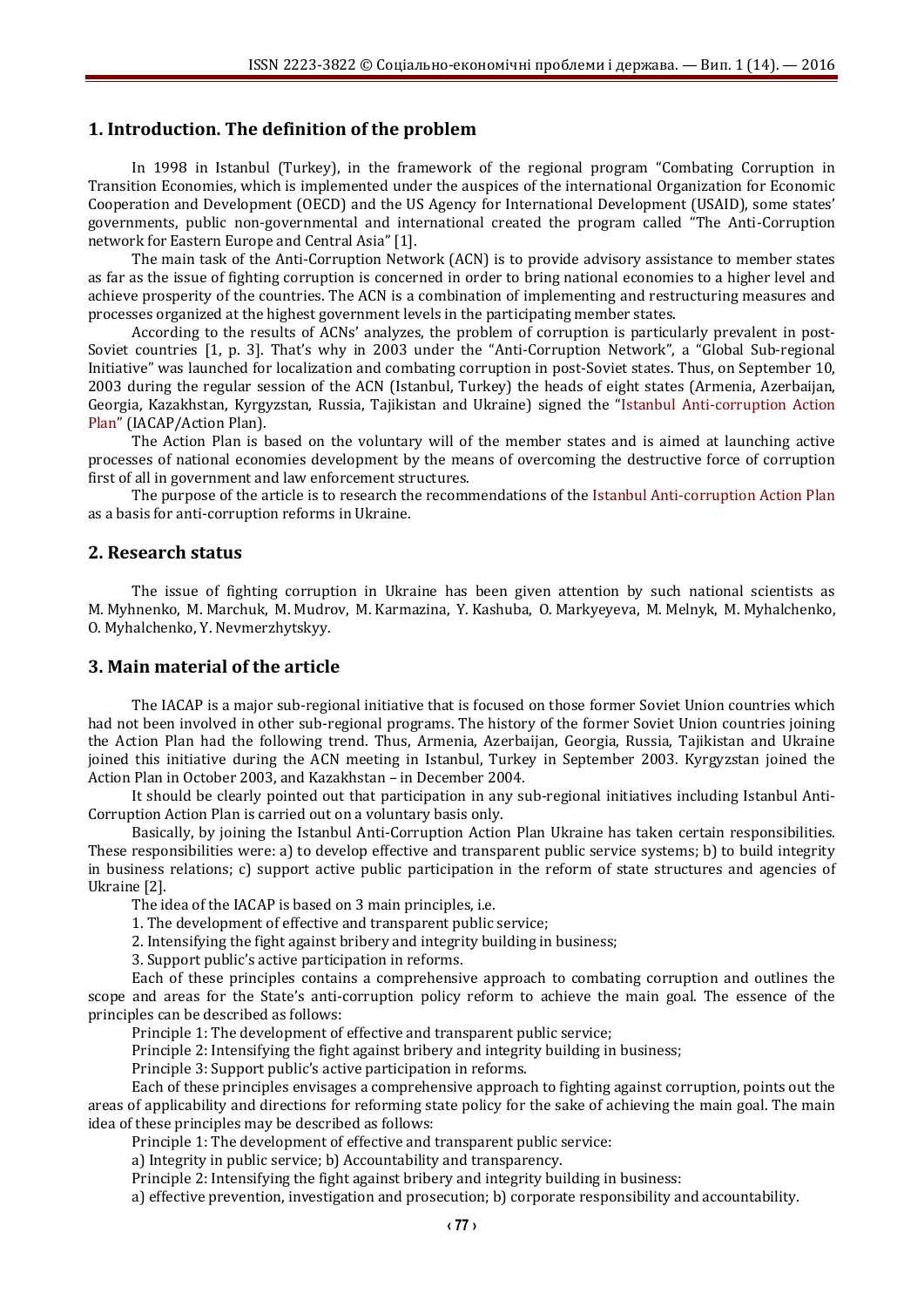Principle 3: Support public's active participation in reforms:

a) public discussion and public participation; b) access to information.

It has to be pointed out that the IACAP shall not be considered as just a formal program for Ukraine. In fact, the implementation of the Action Plan points needs to be confirmed by a monitoring mission which is sent to each member country. The monitoring mission in the course of its duties is firstly, performs the tasks assigned if several rounds, secondly, it includes international subject matter experts, thirdly, it issues reports on the implementation of the previous obligations and recommendation on the way ahead. ("The list of recommendations, implementation of which is aimed at eliminating corruption practices using a comprehensive range of tools").

Thus, during January 2004 in Ukraine, in order to initialize the Action Plan, the Ukraine's legal and institutional framework survey was carried out by the international experts from Anti-Corruption Department of Finance and Entrepreneurship Directorate of Organization for Economic Co-operation and Development (OECD). 24 "generalized recommendations" were prepared and issued as the result of this survey.

The document includes provisions for Ukraine's action aimed at implementing the principles mentioned above and which can be divided based on the following criteria:

1) National anticorruption institutions (4 recommendations);

2) Legislation and criminalization of corruption (9 recommendations);

3) Transparency of public service (11 recommendations) [3].

Overall, since the signing of the Action Plan by Ukraine the international experts of OECD have held three rounds of monitoring, in particular:

a) The 1st round of monitoring (completed on 12.12.2006) − the comprehensive monitoring of national actions aimed to implement the recommendations adopted during the revision of the current anti-corruption legislation base and institutional anti-corruption framework was conducted [4].

b) The 2nd round of monitoring (completed on 08.12.2010):

Outlined the main directions of the state anti-corruption policy aimed at de-criminalization and prevention of corruption;

Pointed out the necessity of integrity and transparency building in the functioning of state bodies and institutions of governance [5];

Stressed on the obligation to integrate anti-corruption measures into functions of each central government institution [6];

Noted that it is necessary to create an Anti-Corruption Bureau in Ukraine:

c) The 3rd round of monitoring (completed 24.03.2015), under the support of international nongovernmental organization "Transparency International – Ukraine" determined the main efforts to be focused on the implementation of anti-corruption reforms [7, p. 10]. Also it was noted that out of 19 previous recommendations (the second round) Ukraine has not fulfilled one, partially fulfilled – 10, mainly – 5 and fully fulfilled – 3 recommendations [7].

Therefore, as a result of the third round of monitoring, 19 new recommendations were made; 2 previous recommendations were found as such that still have to be implemented [7].

As far as the actions that have been performed by Ukraine in the framework of the IACAP implementation it has to be noted that although not fast but steady steps forward are made. Particularly, it concerns the state anti-corruption policy of Ukraine which has undergone significant changes, including its legislative sector.

In particular, on 14 October 2014 under the initiative of public and international NGOs a package of anticorruption laws was adopted.

Among them, there should be noted a Law of Ukraine "On Principles of State Anti-Corruption Policy in Ukraine (Anti-Corruption Strategy) for 2014-2017 years". This is the basic document that:

– recognizes officially the presence of corruption problem in Ukraine and the necessity of corruption deterrence, countering and minimization;

– determines the goals and mechanisms of fighting corruption;

– establishes the State Anti-Corruption Policy criteria and implementation phases [8].

Additionally, a Law of Ukraine "On Prevention of Corruption":

– combines the regulation of the legal and institutional framework of the system of preventing corruption in Ukraine;

– defines the content and the procedures of preventive anti-corruption mechanisms in governmental executive institutions;

– establishes rules aimed at eliminating the consequences and ensuring proper responsibility for corruption offenses in Ukraine;

– defines the principles of building integrity, etc. [8].

Successful implementation of the Anti-Corruption Strategy will help lowering the level of corruption in Ukraine, raise the level of people trust to the government, and increase the level of foreign investments into national economy, and form the basis for further anticorruption reform implementation.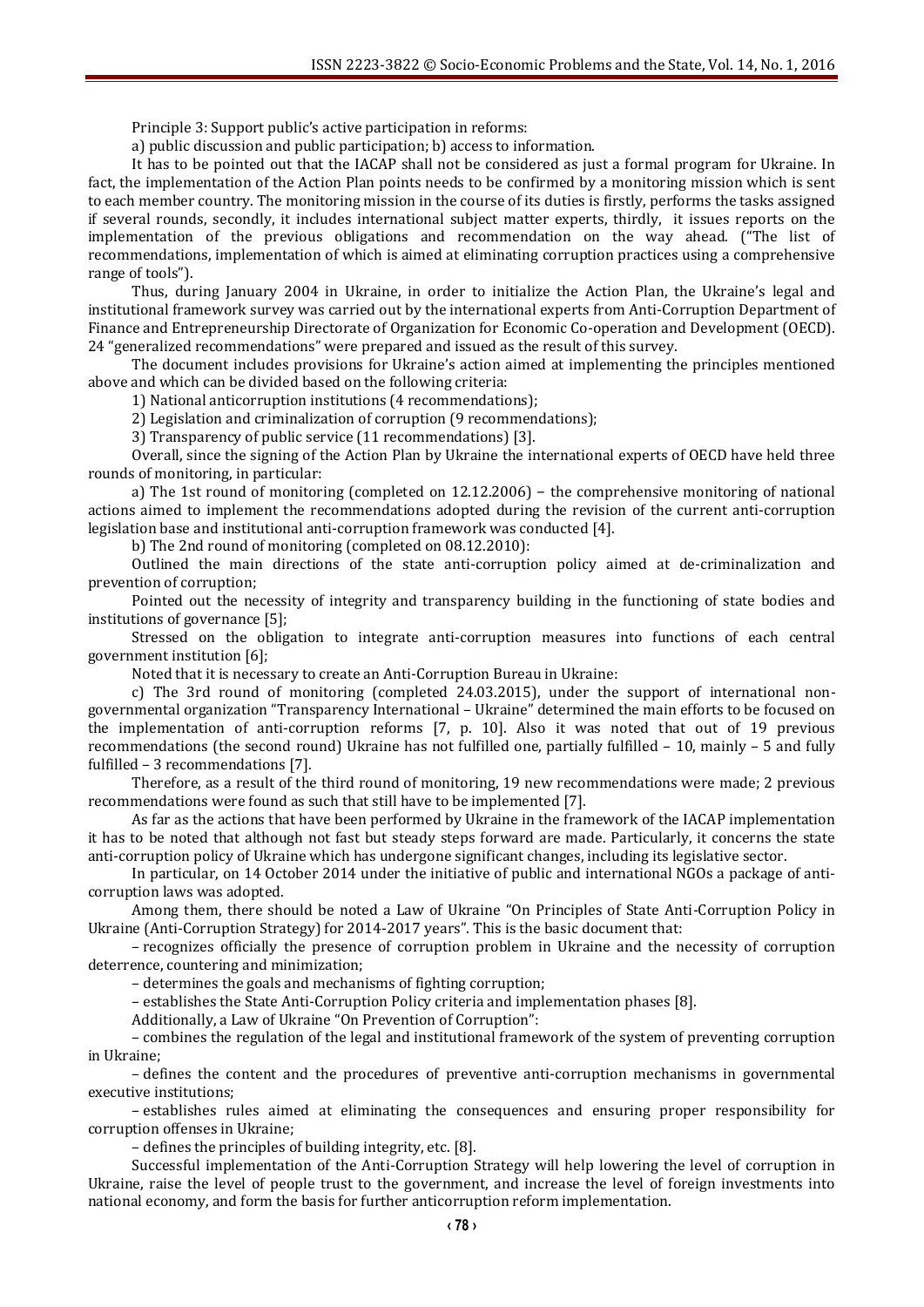It has to be noted that the change at legislation level has also touched the executive level of governance hence practical implementation of the Strategy established by the Law of Ukraine "On the basis of State Anti-Corruption Policy in Ukraine (Anti-Corruption Strategy) for 2014–2017" is done through the adoption of the Cabinet of Ministers of Ukraine Resolution of 29 April 2015 Number 265 "State Program on the implementation of state anti-corruption policy in Ukraine (the Anti-Corruption Strategy) for 2015–2017 years".

Taking into consideration the thesis above one may conclude that Ukrainian State is dedicated to perform the actions aimed at eradicating the negative effects of corruption.

Having this in mind there are all the reasons to believe that Ukraine is getting closer to European Union due to the comprehensive approach to legislation changes in combination with processes of reforming the institutional environment.

However, it has to be noted that all of the issues generated by such negative phenomena as corruption cannot be fully solved only by legislative strengthening of fundamental anti-corruption principles.

However, taking into consideration the Recommendation 1 of the Action Plan, Ukraine is gradually gaining momentum to implement its international obligations that initially were voluntarily undertaken by the state.

Another important step in the realization of the goals was the adoption of the "Memorandum of Understanding" between Ukraine and OECD in 2014. The document signed was aimed to facilitate procedural processes of implementation of anti-corruption reforms which are taking place in Ukraine today.

Thus, the signing of this document has initiated the Ukrainian anti-corruption project under which the state receives the following international aid for:

– the initial stages establishment and the organization of activities of the National Anti-corruption Bureau;

the capacity building of the specialized service within the Prosecutor General's Office of Ukraine, which will work with the National Anti-corruption Bureau to ensure the effective detection and investigation of corruption cases;

– the development of joint training programs for law enforcement and judicial authorities on certain aspects of detection, investigation, prosecution and adjudication of complex cases of corruption, including financial investigations;

– accelerating the development of Ukrainian anti-corruption system according to OECD standards concerning foreign authorities bribing, setting corruption offenses responsibility standards to legal entities and establishing international cooperation to return the assets illegally derived [9].

Thus, Ukraine's efforts to implement public policies aimed at fighting corruption are currently gaining new momentum. Unlike Georgia, which joined the Action Plan together with Ukraine in 2003, its implementation goes relatively slowly.

The problem of combating corruption is relevant for the entire period of independence of our country. According to sociological studies, revolutionary events of 2013–2014 years took place under the slogan of fighting corruption. So, in March 2014, 63% of the people surveyed supported the idea that Ukraine should implement primarily anti-corruption reforms, 61% of them supported the urgency of economic reforms. In December 2014 more than every third citizen of Ukraine (35.5%) believed that "the best way to fight corruption – execute the corrupt officials by firing squads (as in China)" [10].

At last, it has to be mentioned that Ukraine's anti-corruption actions today are limited by the legal framework and state institutions reforms while no attention was initially paid to changing the existing behavior patterns and conduct of officials as well as the population as a whole.

As a matter of fact, corruption is a problem the solving of which depends on everybody, therefore everyone has to make an effort in fighting corruption encounters.

The real key to a successful fight against corruption in Ukraine rests with re-education and re-orientation of population to clear and transparent state system to be functioning without corrupted elements.

### **4. Conclusion**

The effectiveness of Ukraine anti-corruption policy implementation as well as the implementation of its international obligations regarding prosecution of corruption, will be the subject of special attention from international organizations (EU, Council of Europe, World Bank, OECD) and countries that provide financial and technical assistance to Ukraine. Negative assessments on the state of corruption, low level of economic freedom, insufficient protection of investors, the lack of property rights, inefficient justice system threatens Ukraine's European integration, political and economic cooperation with international partners and may cause such effects as a reduction of financial aid or sanctions.

So, in order to fight corruption some countries take organizational steps such as creation of specialized agencies, organizations, the purpose of which is to develop an appropriate strategy and tactics, the development of preventive legislative and functioning measures. However, it is necessary to review the complex of organizational, legal and other measures at the national level in Ukraine in order to improve them and intensify Ukraine's activities in international organizations.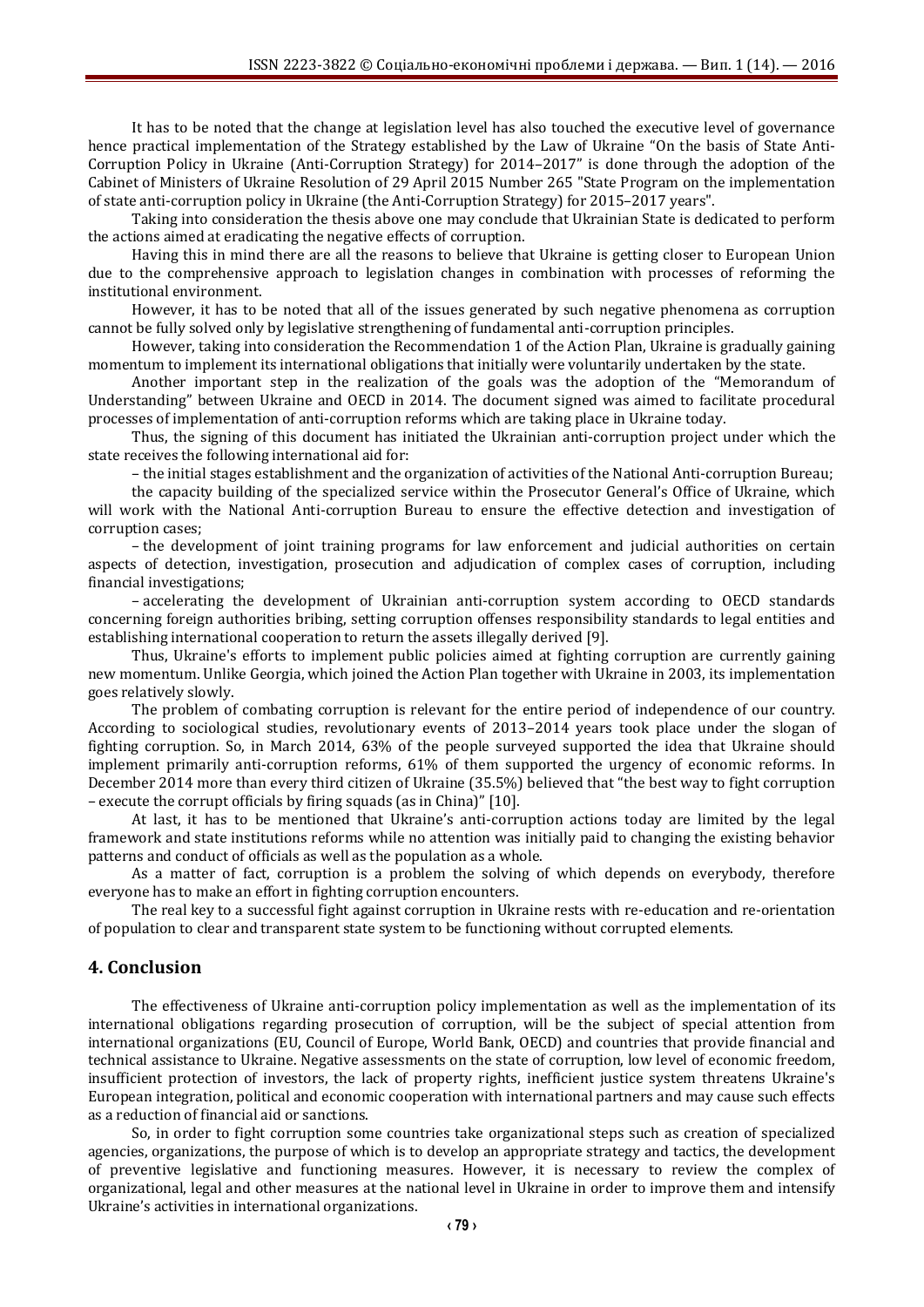It should be noted that the Istanbul Anti-Corruption Action Plan is a productive process, in the course of which two major results in the fight against corruption were received, namely the specific improvement of anticorruption legislation and institutions in the countries, and strengthening human prosperity and knowledge in the field of fighting corruption in the region.

More specifically, as a result of the Action Plan implementation the anti-corruption legislation and institutions practical reforms were conducted in line with the recommendations of international subject matter experts. The local experts from the regions monitored also had the opportunity to participate in the practical training and significantly increased the level of knowledge of international standards concerning fighting corruption and monitoring procedures, and have gained valuable experience necessary to advance anticorruption reforms in their countries and for effective international cooperation in this field.

Government officials from a large number of agencies, representative offices of foreign states, international organizations and civil society organizations were able to see the results of the monitoring and surveys, participate in meetings and present their observations concerning the reports on the region. A wide coverage of the program was a useful tool for attracting political attention of all key state institutions to the problem of fighting corruption and ensured the adoption of effective measures to accelerate the process of reforms in various sectors.

#### **Author details (in Ukrainian)**

### **Стамбульський план дій по боротьбі з корупцією як основа антикорупційної реформи в Україні**

Лілія Бакунчик

Національний університет оборони України імені Івана Черняховського, Повітрофлотський проспект, 28, м. Київ, 03049, Україна e-mail: [liliia.uk13@gmail.com](mailto:liliia.uk13@gmail.com)

старший офіцер відділу спеціальної підготовки та методичного забезпечення наукового центру запобігання та протидії корупції

**Анотація**. Досліджено положення та рекомендації Стамбульського плану дій по боротьбі з корупцією. Визначено стан виконання Україною добровільно взятих на себе зобов'язань відповідно до цього міжнародного документу. Опрацьовано етапи та результати реалізації Стамбульського плану дій по боротьбі з корупцією, в різні періоди незалежності України. На підставі орієнтирів Стамбульського плану дій по боротьбі з корупцією та особливостей безпекової та політичної ситуації сьогодення, встановлені подальші шляхи державної вітчизняної політики у сфері запобігання корупції. Охарактеризовано пріоритетні сфери реформ впровадження заходів із запобігання корупції.

**Ключові слова**: корупція, Стамбульський план дій по боротьбі з корупцією, антикорупційна реформа, стратегія і політика, законодавство, розбудова доброчесності.

#### **Author details (in Russian)**

**Стамбульский план действий по борьбе с коррупцией как основа антикоррупционной реформы в Украине**

Лилия Бакунчик

Национальный университет обороны Украины имени Ивана Черняховского, Воздухофлотский проспект, 28, г. Киев, 03049, Украина e-mail: [liliia.uk13@gmail.com](mailto:liliia.uk13@gmail.com)

старший офицер отдела специальной подготовки и методического обеспечения научного центра предотвращения и противодействия коррупции

**Аннотация**. Исследованы положения и рекомендации Стамбульского плана действий по борьбе с коррупцией. Определено состояние выполнения Украиной добровольно взятых на себя обязательств в соответствии с этим международным документом. Проанализированы этапы и результаты реализации Стамбульского плана действий по борьбе с коррупцией, в разные периоды независимости Украины. На основании ориентиров Стамбульского плана действий по борьбе с коррупцией и особенностей безопасности и политической ситуации настоящего, установлены дальнейшие пути государственной отечественной политики в сфере предотвращения коррупции. Охарактеризованы приоритетные сферы реформ внедрение мер по предотвращению коррупции.

**Ключевые слова**: коррупция, Стамбульский план действий по борьбе с коррупцией, антикоррупционная реформа, стратегия и политика, законодательство, развитие добродетели.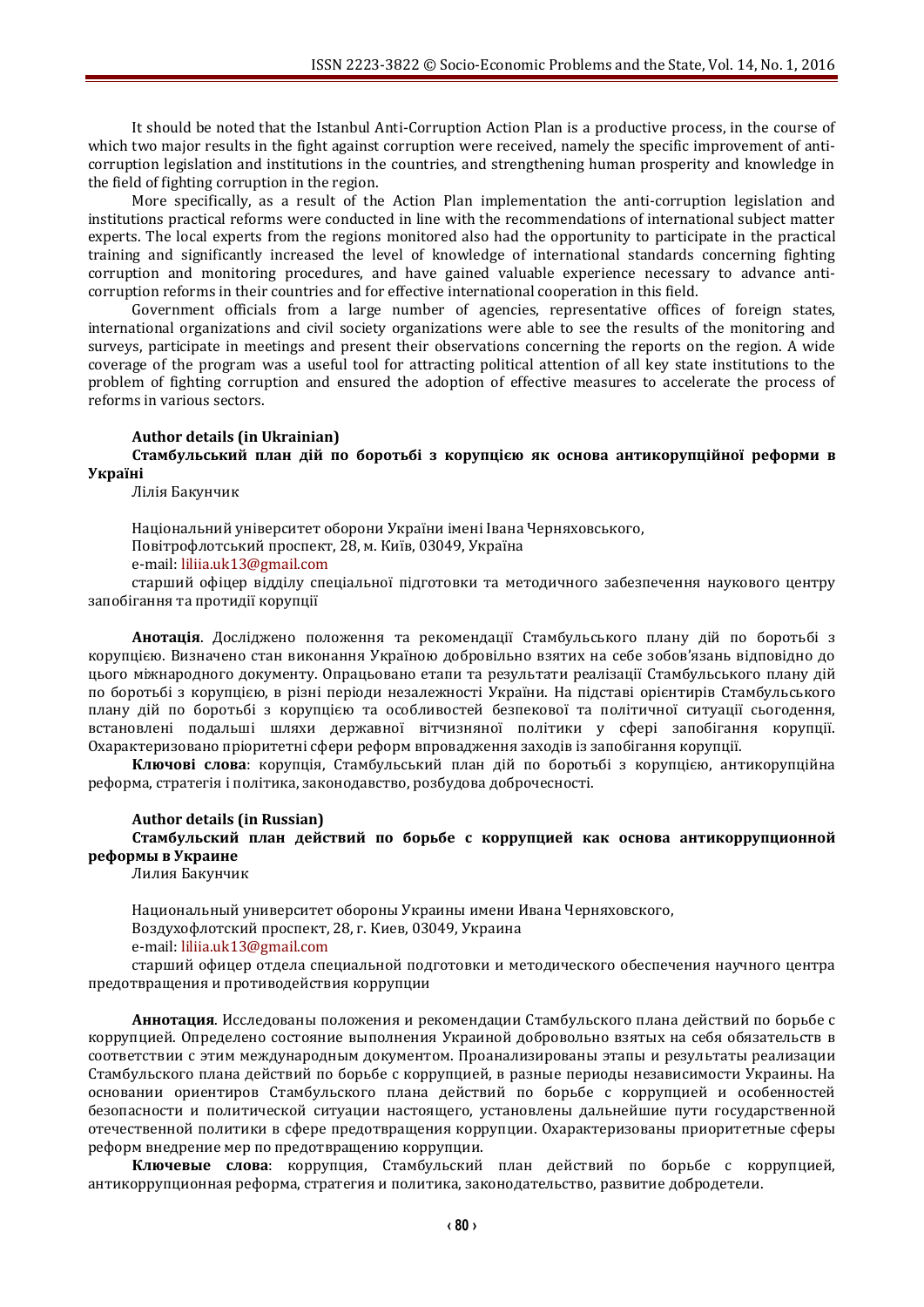## **Appendix A. Supplementary material**

Supplementary data associated with this article can be found, in the online version, at <http://dx.doi.org/10.14254/2223-3822.2016.14-1.9>

#### **Funding**

The authors received no direct funding for this research.

#### **Citation information**

Bakunchyk, L. (2016). Istanbul Anti-corruption Action Plan as a basis for anti-corruption reforms in Ukraine. *Socio-Economic Problems and the State*. *14* (1), 76-82. [doi:10.14254/2223-3822.2016.14-1.9](http://dx.doi.org/10.14254/2223-3822.2016.14-1.9)

## **Використана література**

- 1. Офіційна публікація міжнародної організації економічного співробітництва та розвитку (OECD), Fighting Corruption in Eastern Europe and Central Asia The Istanbul Anti-Corruption Action Plan Progress and challenges. Париж. 2008, с. 10, 83-84.
- 2. Офіційний Веб-сайт міжнародної організації економічного співробітництва та розвитку (OECD). Режим доступу: [http://www.oecd.org/countries/ukraine/ukraine-oecd-anti-corruption-project.htm.](http://www.oecd.org/countries/ukraine/ukraine-oecd-anti-corruption-project.htm)
- 3. Україна узагальнення рекомендацій (схвалено 21 січня 2004 року), Офіційний Веб-сайт міжнародної організації економічного співробітництва та розвитку (OECD). – Режим доступу: [http://www.oecd.org/countries/ukraine/43846543.pdf.](http://www.oecd.org/countries/ukraine/43846543.pdf)
- 4. Мониторинг национальных действий по выполнению рекомендаций, принятых в ходе обзоров законодательно-правовой и институциональной базы борьбы с коррупцией – Отчет по Украине. – Режим доступу: [http://www.oecd.org/countries/ukraine/37869105.pdf.](http://www.oecd.org/countries/ukraine/37869105.pdf)
- 5. Второй раунд мониторинга Украина отчет о мониторинге. Режим доступу: [http://www.oecd.org/corruption/acn/istanbulactionplan/46832415.pdf.](http://www.oecd.org/corruption/acn/istanbulactionplan/46832415.pdf)
- 6. Офіційний Веб-сайт Верховної Ради України. Режим доступу: [http://crimecor.rada.gov.ua/komzloch/control/uk/publish/article?art\\_id=47927&cat\\_id=46352.](http://crimecor.rada.gov.ua/komzloch/control/uk/publish/article?art_id=47927&cat_id=46352)
- 7. Офіційний Веб-сайт міжнародної організації економічного співробітництва та розвитку (OECD). Режим доступу: [http://www.oecd.org/daf/anti-bribery/Ukraine-Round-3-Monitoring-Report-RUS.pdf.](http://www.oecd.org/daf/anti-bribery/Ukraine-Round-3-Monitoring-Report-RUS.pdf)
- 8. Про засади державної антикорупційної політики в Україні (Антикорупційна стратегія) на 2014‒2017 роки: Закон України (зі змінами) від 14.07.2015 р. [№ 595](http://zakon5.rada.gov.ua/laws/show/595-19/paran1859#n1859)-VIII.
- 9. Офіційний Веб-сайт міжнародної організації економічного співробітництва та розвитку (OECD). Режим доступу: <http://www.oecd.org/countries/ukraine/ukraine-oecd-anti-corruption-project.htm> – Ukraine anti-corruption project.
- 10. Офіційний Веб-сайт міжнародної організації економічного співробітництва та розвитку (OECD). Режим доступу: [http://www.oecd.org/corruption/acn/istanbulactionplan/46832415.pdf.](http://www.oecd.org/corruption/acn/istanbulactionplan/46832415.pdf)
- 11. Про запобігання корупції: Закон України від 14.10.2014 р. № 1700-VII [Електронний ресурс] // Офіційний Веб-сайт Верховної Ради України. – Режим доступу: [http://zakon3.rada.gov.ua/laws/show/1700-18.](http://zakon3.rada.gov.ua/laws/show/1700-18)

# **References**

- 1. *(OECD) Fighting Corruption in Eastern Europe and Central Asia the Istanbul Anti-Corruption Action Plan* Progress and challenges. Paris, 2008, 10, 83-84.
- 2. *Ofitsiinyi Veb-sait mizhnarodnoi orhanizatsii ekonomichnoho spivrobitnytstva ta rozvytku (OECD)* [OECD official Web-page]. Retrieved from [http://www.oecd.org/countries/ukraine/ukraine-oecd-anti-corruption](http://www.oecd.org/countries/ukraine/ukraine-oecd-anti-corruption-project.htm)[project.htm.](http://www.oecd.org/countries/ukraine/ukraine-oecd-anti-corruption-project.htm)
- 3. *Ukraina – uzahalnennia rekomendatsii (skhvaleno 21 sichnia 2004 roku)* [Summary of assessment and recommendations – Ukraine (completed Jan 21 2004)]. OECD Official Web-page. Retrieved from [http://www.oecd.org/countries/ukraine/43846543.pdf.](http://www.oecd.org/countries/ukraine/43846543.pdf)
- 4. *Monitoring natsional'nykh deystviy po vypolneniyu rekomendatsiy, prinyatykh v khode obzorov zakonodatel'nopravovoy i institutsional'noy bazy bor'by s korruptsiey – Otchet po Ukraine* [Monitoring of National Actions to Implement Recommendations Endorsed During the Reviews of Legal and Institutional Frameworks for the Fight against Corruption – Monitoring report for Ukraine]. Retrieved from [http://www.oecd.org/countries/ukraine/37869105.pdf.](http://www.oecd.org/countries/ukraine/37869105.pdf)
- 5. *Vtoroy raund monitoringa – Ukraina – otchet o monitoringe* [Second round of monitoring Ukraine Report]. Retrieved from [http://www.oecd.org/corruption/acn/istanbulactionplan/46832415.pdf.](http://www.oecd.org/corruption/acn/istanbulactionplan/46832415.pdf)